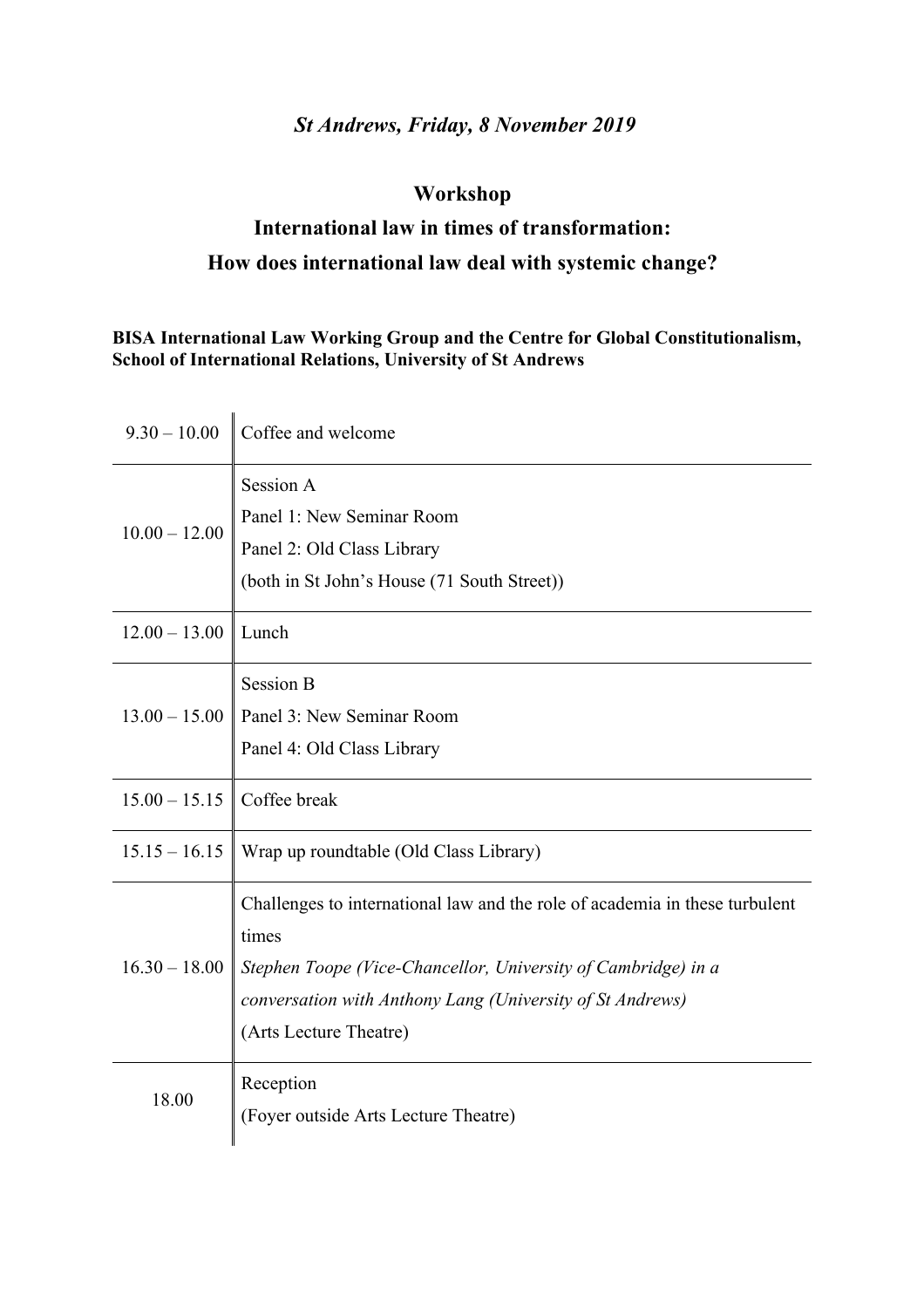#### **Panel 1: Human rights under challenge**

*Chair: Anuj Puri (University of St Andrews) Discussant: Adam Bower (University of St Andrews)*

New public management within regional human rights courts: Towards an evolving justice? *Samira Allioui (University of Strasbourg)*

Breathing life into international law: The European Court of Human Rights and the development of international human rights law

*David Bicknell (King's College London)*

The emergence of new layers of international supervision of states of emergency: Enhancing powers of multilateral institutions in times of crises

*Kushtrim Istrefi (University of Utrecht)*

Donald Trump and America First: Challenges to human rights norms and institutions *Kurt Mills (University of Dundee)*

#### **Panel 2: New actors and new technologies**

*Chair: Josephine Jackson (University of St Andrews) Discussant: Anthony Lang (University of St Andrews)*

Ancient freedoms, modern dangers: Lethal autonomous weapons systems and the barriers of entry to war

*Joanna Wilson (University of Glasgow)*

Practices of unilateral use of force in the Syrian crisis: Assessing normative trends in the right to self-defence in relation to terrorism

*Muge Kinacioglu (University of Leiden)*

The Anglosphere as a site of legitimation for US and UK legal innovations in the use of armed drones

*David Hastings Dunn, Nicholas Wheeler, Zeenat Sabur and Jack Davies (University of Birmingham)*